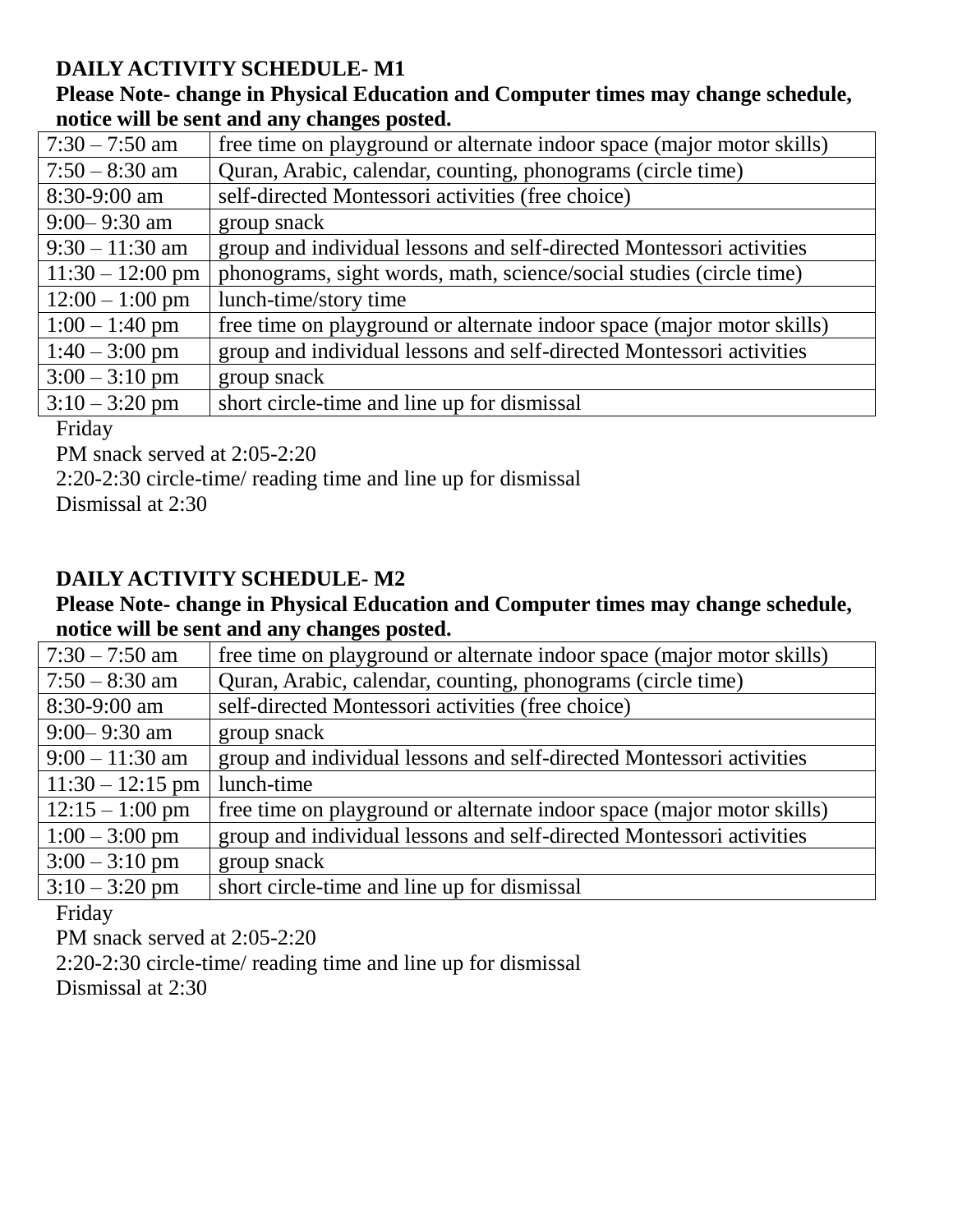# **DAILY ACTIVITY SCHEDULE- M3**

## **Please Note- change in Physical Education times may change schedule, notice will be sent and any changes posted.**

| $7:30 - 7:50$ am    | free time on playground or alternate indoor space (major motor skills) |
|---------------------|------------------------------------------------------------------------|
| $7:50 - 8:15$ am    | calendar (circle time)                                                 |
| $8:15 - 8:35$ am    | breakfast                                                              |
| $8:35 - 8:55$ am    | Quran, Arabic (circle time)                                            |
| $8:55 - 9:25$ am    | self-directed Montessori activities (free choice)                      |
| $9:25 - 11:00$ am   | Small group, individual lessons, self-directed Montessori activities   |
| $ 11:00 - 11:30$ pm | lunch-time                                                             |
| $11:30 - 12:15$ pm  | free time on playground or alternate indoor space (major motor skills) |
| $12:15 - 1:30$ pm   | quiet/nap time                                                         |
| $1:30 - 2:15$ pm    | Small group, individual lessons, self-directed Montessori activities   |
| $2:15 - 2:45$ pm    | self-directed Montessori activities (free choice)                      |
| $2:45 - 3:00$ pm    | group snack                                                            |
| $3:00 - 3:20$ pm    | short circle-time/ reading time and get ready for dismissal            |

Friday

PM snack served at 2:05-2:20

2:20-2:30 circle-time/ reading time and get ready for dismissal

Dismissal at 2:30

# **DAILY ACTIVITY SCHEDULE- M4**

### **Please Note- change in Physical Education times may change schedule, notice will be sent and any changes posted.**

| 7:30- 7:50 am       | free time on playground or alternate indoor space (major motor skills) |
|---------------------|------------------------------------------------------------------------|
| $7:50 - 8:10$ am    | Quran, Arabic (circle time)                                            |
| $8:10 - 8:30$ am    | breakfast                                                              |
| $8:30 - 8:55$ am    | calendar (circle time)                                                 |
| $8:55 - 9:25$ am    | self-directed Montessori activities (free choice)                      |
| $9:25 - 11:00$ am   | Small group, individual lessons, self-directed Montessori activities   |
| $ 11:00 - 11:30$ pm | lunch-time                                                             |
| $11:30 - 12:15$ pm  | free time on playground or alternate indoor space (major motor skills) |
| $ 12:15 - 1:30$ pm  | quiet/nap time                                                         |
| $1:30 - 2:15$ pm    | Small group, individual lessons, self-directed Montessori activities   |
| $2:15 - 2:45$ pm    | self-directed Montessori activities (free choice)                      |
| $2:45 - 3:00$ pm    | group snack                                                            |
| $3:00 - 3:20$ pm    | circle-time/ reading time and get ready for dismissal                  |
|                     |                                                                        |

Friday

PM snack served at 2:05-2:20

2:20-2:30 circle-time/ reading time and get ready for dismissal

Dismissal at 2:30